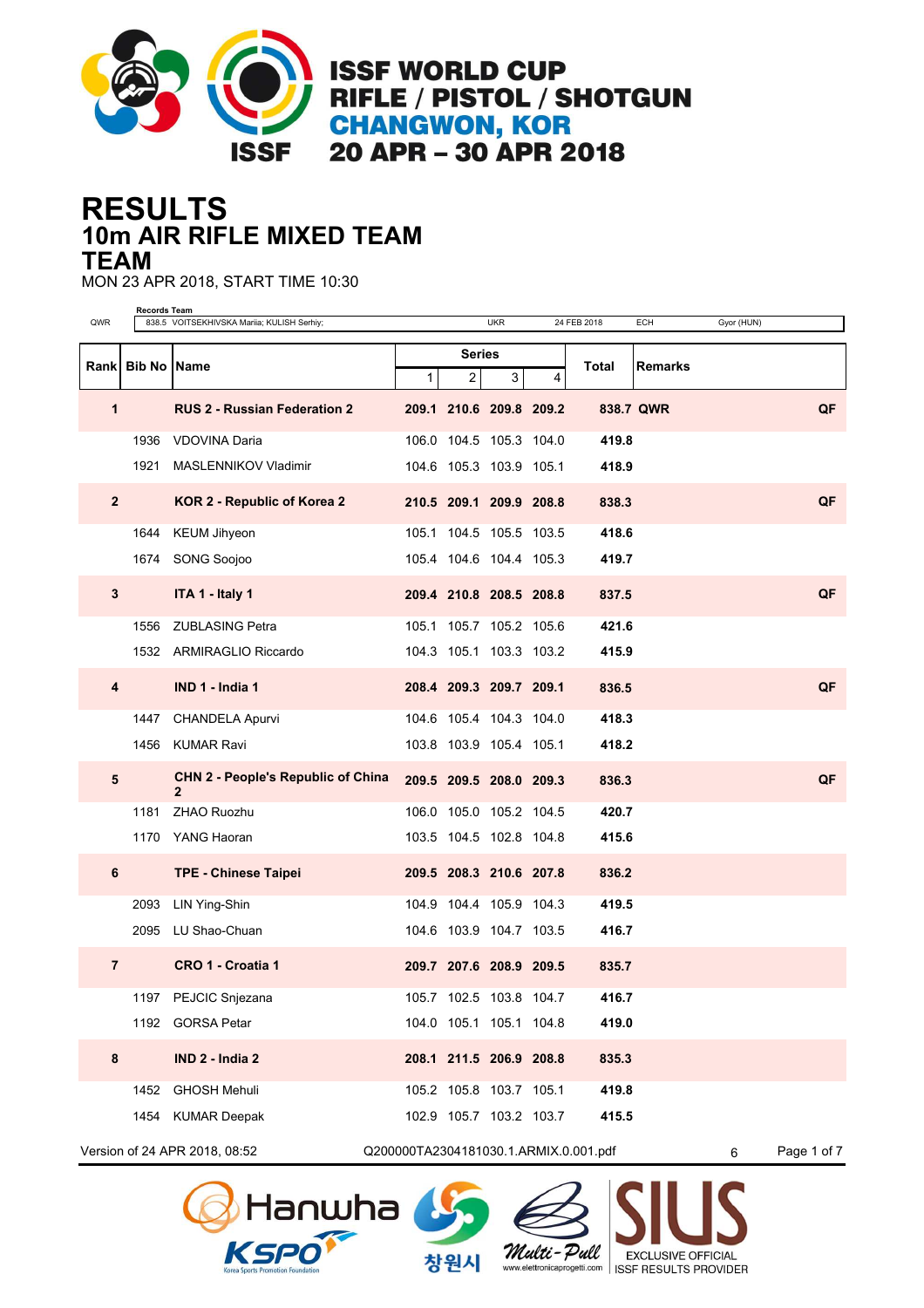|    | Rank Bib No Name |                                                | <b>Series</b> |                |                         |   |       |                |
|----|------------------|------------------------------------------------|---------------|----------------|-------------------------|---|-------|----------------|
|    |                  |                                                | $\mathbf{1}$  | $\overline{2}$ | 3                       | 4 | Total | <b>Remarks</b> |
| 9  |                  | <b>CHN 1 - People's Republic of China</b><br>1 |               |                | 209.7 207.4 208.5 208.7 |   | 834.3 |                |
|    | 1168             | WU Mingyang                                    |               |                | 104.9 104.6 104.7 104.9 |   | 419.1 |                |
|    |                  | 1148 HUI Zicheng                               |               |                | 104.8 102.8 103.8 103.8 |   | 415.2 |                |
| 10 |                  | CRO 2 - Croatia 2                              |               |                | 207.9 208.7 209.2 207.9 |   | 833.7 |                |
|    |                  | 1198 PEREC Tanja                               |               |                | 104.5 104.5 104.8 103.4 |   | 417.2 |                |
|    |                  | 1199 PETANJEK Borna                            |               |                | 103.4 104.2 104.4 104.5 |   | 416.5 |                |
| 11 |                  | POL - Poland                                   |               |                | 208.5 208.8 208.6 207.6 |   | 833.5 |                |
|    | 1857             | KOMOROWSKA Katarzyna                           |               |                | 105.4 103.6 104.1 103.5 |   | 416.6 |                |
|    |                  | 1849 BARTNIK Tomasz                            |               |                | 103.1 105.2 104.5 104.1 |   | 416.9 |                |
| 12 |                  | <b>GER 2 - Germany 2</b>                       |               |                | 211.2 208.1 207.9 206.2 |   | 833.4 |                |
|    | 1391             | SIMON Julia Anita                              |               |                | 105.0 102.8 102.2 101.8 |   | 411.8 |                |
|    |                  | 1378 JUSTUS Julian                             |               |                | 106.2 105.3 105.7 104.4 |   | 421.6 |                |
| 13 |                  | <b>ROU - Romania</b>                           |               |                | 208.0 208.4 207.7 209.1 |   | 833.2 |                |
|    | 1883             | <b>COMAN Laura-Georgeta</b>                    |               |                | 105.1 105.9 104.0 105.0 |   | 420.0 |                |
|    |                  | 1886 MOLDOVEANU Alin George                    |               |                | 102.9 102.5 103.7 104.1 |   | 413.2 |                |
| 14 |                  | IRI 2 - Islamic Republic of Iran 2             |               |                | 205.8 210.9 208.5 208.0 |   | 833.2 |                |
|    |                  | 1498 HASHEMI Zahra                             |               |                | 103.2 106.2 104.8 104.4 |   | 418.6 |                |
|    |                  | 1511 SEDAGHAT Mahyar                           |               |                | 102.6 104.7 103.7 103.6 |   | 414.6 |                |
| 15 |                  | <b>RUS 1 - Russian Federation 1</b>            |               |                | 207.8 208.9 208.0 208.2 |   | 832.9 |                |
|    | 1911             | <b>KARIMOVA Yulia</b>                          |               |                | 104.0 103.7 104.5 104.4 |   | 416.6 |                |
|    |                  | 1910 KAMENSKIY Sergey                          |               |                | 103.8 105.2 103.5 103.8 |   | 416.3 |                |
| 16 |                  | <b>SRB - Serbia</b>                            |               |                | 206.0 210.0 208.8 207.2 |   | 832.0 |                |
|    |                  | 1995 ARSOVIC Andrea                            |               |                | 103.4 106.2 105.1 103.3 |   | 418.0 |                |
|    |                  | 2002 STEFANOVIC Milutin                        |               |                | 102.6 103.8 103.7 103.9 |   | 414.0 |                |
| 17 |                  | <b>AUT 2 - Austria 2</b>                       |               |                | 206.7 209.7 208.3 207.2 |   | 831.9 |                |
|    |                  | 1043 UNGERANK Nadine                           |               |                | 102.5 105.5 104.0 102.9 |   | 414.9 |                |
|    |                  | 1037 PICKL Bernhard                            |               |                | 104.2 104.2 104.3 104.3 |   | 417.0 |                |
| 18 |                  | IRI 1 - Islamic Republic of Iran 1             |               |                | 206.7 206.7 208.8 209.4 |   | 831.6 |                |
|    | 1494             | <b>EMAMGHOLI Narjes</b>                        |               |                | 103.6 104.1 103.9 103.3 |   | 414.9 |                |
|    |                  | 1490 BAGHERI Hossein                           |               |                | 103.1 102.6 104.9 106.1 |   | 416.7 |                |
| 19 |                  | INA 1 - Indonesia 1                            |               |                | 204.2 207.6 210.2 209.5 |   | 831.5 |                |
|    |                  | 1426 DARYANTI Monica                           |               |                | 103.1 103.0 105.6 104.6 |   | 416.3 |                |
|    |                  | 1430 MAHARDIKA Muhammad Naufal                 |               |                | 101.1 104.6 104.6 104.9 |   | 415.2 |                |

Version of 24 APR 2018, 08:52 Q200000TA2304181030.1.ARMIX.0.001.pdf 6 Page 2 of 7



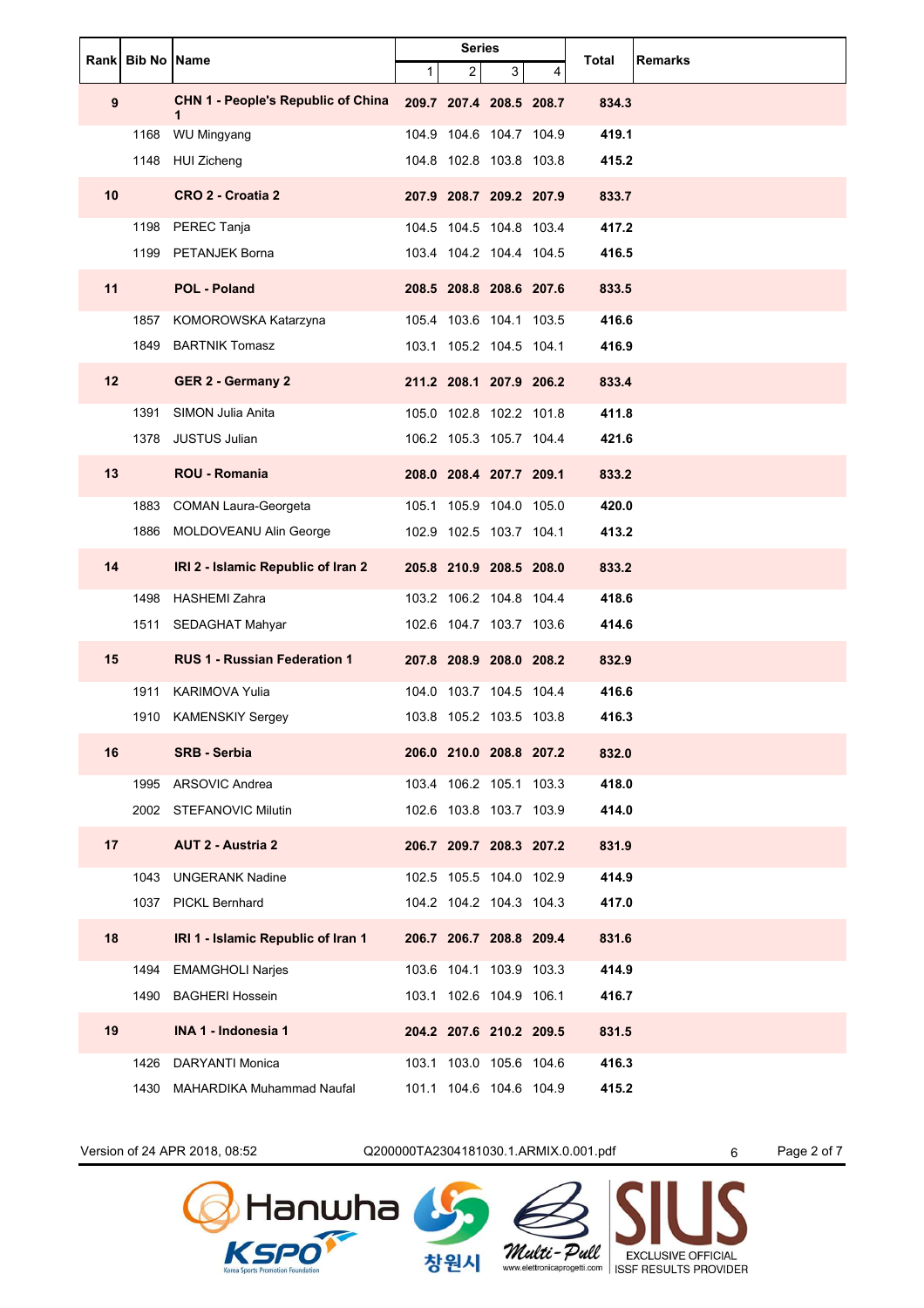|    | Rank   Bib No   Name |                                           | <b>Series</b> |                |                         | <b>Remarks</b> |       |  |
|----|----------------------|-------------------------------------------|---------------|----------------|-------------------------|----------------|-------|--|
|    |                      |                                           | $\mathbf 1$   | $\overline{2}$ | 3                       | 4              | Total |  |
| 20 |                      | DEN 1 - Denmark 1                         |               |                | 209.2 207.1 207.6 207.6 |                | 831.5 |  |
|    | 1249                 | <b>NIELSEN Stine</b>                      |               |                | 105.1 103.4 104.0 104.3 |                | 416.8 |  |
|    | 1245                 | <b>HANSEN Mikkel Damholt</b>              |               |                | 104.1 103.7 103.6 103.3 |                | 414.7 |  |
| 21 |                      | <b>AUT 1 - Austria 1</b>                  |               |                | 207.3 207.3 208.2 208.6 |                | 831.4 |  |
|    |                      | 1036 PEER Franziska                       |               |                | 103.8 104.8 104.4 103.8 |                | 416.8 |  |
|    |                      | 1040 SCHMIRL Alexander                    |               |                | 103.5 102.5 103.8 104.8 |                | 414.6 |  |
| 22 |                      | <b>USA 2 - United States of America 2</b> |               |                | 208.5 206.6 207.3 209.0 |                | 831.4 |  |
|    |                      | 2204 WEISZ Alison Marie                   |               |                | 104.2 103.9 102.8 104.9 |                | 415.8 |  |
|    |                      | 2185 KOZENIESKY Lucas                     |               |                | 104.3 102.7 104.5 104.1 |                | 415.6 |  |
| 23 |                      | SUI 2 - Switzerland 2                     |               |                | 208.4 207.5 209.4 206.0 |                | 831.3 |  |
|    | 2008                 | <b>BRUEHLMANN Andrea</b>                  |               |                | 103.9 102.8 105.2 102.6 |                | 414.5 |  |
|    |                      | 2012 LOCHBIHLER Jan                       |               |                | 104.5 104.7 104.2 103.4 |                | 416.8 |  |
| 24 |                      | <b>CZE 2 - Czech Republic 2</b>           |               |                | 205.7 209.6 209.1 206.5 |                | 830.9 |  |
|    | 1236                 | VOGNAROVA Gabriela                        |               |                | 102.7 104.5 104.8 102.8 |                | 414.8 |  |
|    | 1227                 | NYMBURSKY Petr                            |               |                | 103.0 105.1 104.3 103.7 |                | 416.1 |  |
| 25 |                      | <b>MGL 1 - Mongolia 1</b>                 |               |                | 208.8 207.9 208.0 206.1 |                | 830.8 |  |
|    |                      | 1764 GANKHUYAG Nandinzaya                 |               |                | 104.2 103.9 104.3 101.1 |                | 413.5 |  |
|    |                      | 1765 NYANTAI Bayaraa                      |               |                | 104.6 104.0 103.7 105.0 |                | 417.3 |  |
| 26 |                      | <b>CZE 1 - Czech Republic 1</b>           |               |                | 208.3 204.8 208.3 209.3 |                | 830.7 |  |
|    | 1224                 | MAZUROVA Nikola                           |               |                | 104.6 101.7 105.0 104.8 |                | 416.1 |  |
|    | 1221                 | <b>HRCKULAK David</b>                     |               |                | 103.7 103.1 103.3 104.5 |                | 414.6 |  |
| 27 |                      | GER 1 - Germany 1                         |               |                | 205.8 207.6 209.0 208.3 |                | 830.7 |  |
|    | 1373                 | <b>GSCHWANDTNER Selina</b>                |               |                | 102.8 103.7 103.7 104.5 |                | 414.7 |  |
|    | 1366                 | <b>DALLINGER Maximilian</b>               |               |                | 103.0 103.9 105.3 103.8 |                | 416.0 |  |
| 28 |                      | JPN 2 - Japan 2                           |               |                | 207.9 209.7 205.2 207.9 |                | 830.7 |  |
|    | 1586                 | SHIMIZU Ayano                             |               |                | 104.7 105.1 103.2 103.8 |                | 416.8 |  |
|    | 1584                 | SHIMADA Atsushi                           |               |                | 103.2 104.6 102.0 104.1 |                | 413.9 |  |
| 29 |                      | SGP 2 - Singapore 2                       |               |                | 204.1 207.4 208.7 209.7 |                | 829.9 |  |
|    | 1965                 | VELOSO Martina Lindsay                    |               |                | 103.2 104.0 104.6 105.6 |                | 417.4 |  |
|    |                      | 1957 RAHMAN Mohamad Irwan Abdul           |               |                | 100.9 103.4 104.1 104.1 |                | 412.5 |  |
| 30 |                      | SUI 1 - Switzerland 1                     |               |                | 205.0 207.8 207.6 209.4 |                | 829.8 |  |
|    |                      | 2014 LUSTENBERGER Petra                   |               |                | 103.3 104.4 103.8 105.7 |                | 417.2 |  |
|    |                      | 2013 LORETAN Pascal                       |               |                | 101.7 103.4 103.8 103.7 |                | 412.6 |  |

Version of 24 APR 2018, 08:52 Q200000TA2304181030.1.ARMIX.0.001.pdf 6 Page 3 of 7

창원시

Multi-Pull

**Multi - Pull** EXCLUSIVE OFFICIAL<br>www.elettronicaprogetti.com ISSF RESULTS PROVIDER

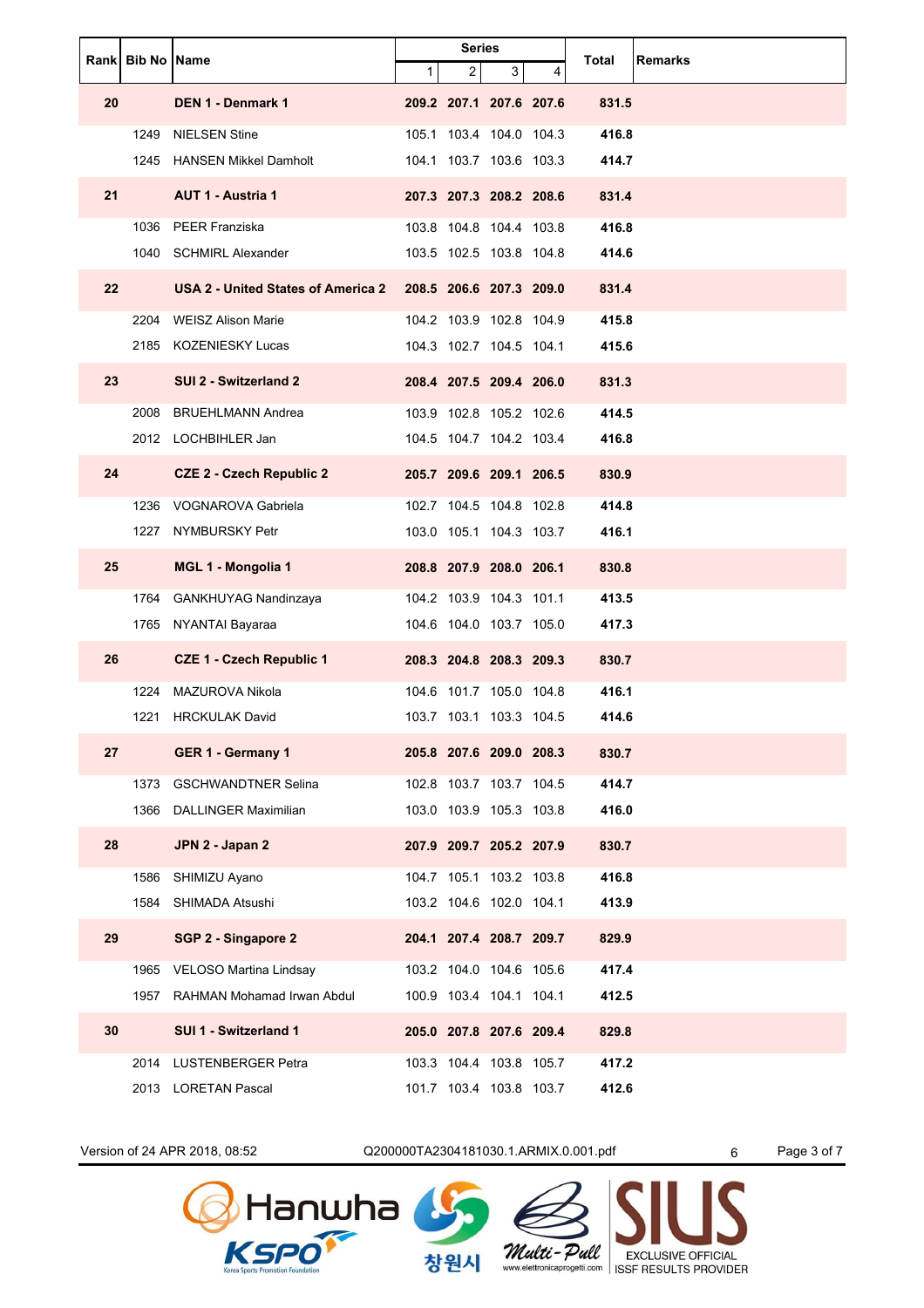|                 | Rank Bib No Name |                                         |              | <b>Series</b>  |                         |   |       | <b>Remarks</b> |
|-----------------|------------------|-----------------------------------------|--------------|----------------|-------------------------|---|-------|----------------|
|                 |                  |                                         | $\mathbf{1}$ | $\overline{2}$ | 3                       | 4 | Total |                |
| 31              |                  | USA 1 - United States of America 1      |              |                | 208.4 206.7 207.3 206.8 |   | 829.2 |                |
|                 | 2191             | <b>MILES Minden</b>                     |              |                | 105.1 102.4 104.0 103.5 |   | 415.0 |                |
|                 |                  | 2173 CHRISTENSON Dempster               |              |                | 103.3 104.3 103.3 103.3 |   | 414.2 |                |
| 32 <sub>2</sub> |                  | <b>NOR - Norway</b>                     |              |                | 207.0 206.9 207.9 207.3 |   | 829.1 |                |
|                 |                  | 1790 HANSEN Karoline                    |              |                | 102.4 103.4 104.4 103.3 |   | 413.5 |                |
|                 |                  | 1788 FLATLA Oyvind                      |              |                | 104.6 103.5 103.5 104.0 |   | 415.6 |                |
| 33              |                  | FIN 1 - Finland 1                       |              |                | 208.2 209.4 205.9 205.5 |   | 829.0 |                |
|                 |                  | 1287 HYRKAS Emmi                        |              |                | 102.7 105.2 103.5 103.6 |   | 415.0 |                |
|                 |                  | 1290 KURKI Juho                         |              |                | 105.5 104.2 102.4 101.9 |   | 414.0 |                |
| 34              |                  | SWE 2 - Sweden 2                        |              |                | 207.6 204.6 208.8 207.8 |   | 828.8 |                |
|                 |                  | 2042 JOHANSSON Isabelle                 |              |                | 103.2 103.3 105.0 103.7 |   | 415.2 |                |
|                 |                  | 2046 MADSEN Marcus                      |              |                | 104.4 101.3 103.8 104.1 |   | 413.6 |                |
| 35              |                  | <b>UKR 1 - Ukraine 1</b>                |              |                | 205.3 208.3 208.7 206.4 |   | 828.7 |                |
|                 |                  | 2149 ILINA Anna                         |              |                | 103.0 103.6 104.7 103.3 |   | 414.6 |                |
|                 |                  | 2162 TSARKOV Oleh                       |              |                | 102.3 104.7 104.0 103.1 |   | 414.1 |                |
| 36              |                  | UKR 2 - Ukraine 2                       |              |                | 206.6 207.6 208.1 206.4 |   | 828.7 |                |
|                 |                  | 2150 KALNYSH Natallia                   |              |                | 103.4 102.6 104.8 104.3 |   | 415.1 |                |
|                 |                  | 2153 KULISH Serhiy                      |              |                | 103.2 105.0 103.3 102.1 |   | 413.6 |                |
| 37              |                  | <b>AUS - Australia</b>                  |              |                | 207.4 207.6 207.2 206.2 |   | 828.4 |                |
|                 |                  | 1022 ROSSITER Victoria Michelle Venning |              |                | 102.9 104.6 103.1 101.7 |   | 412.3 |                |
|                 |                  | 1023 SAMPSON Dane                       |              |                | 104.5 103.0 104.1 104.5 |   | 416.1 |                |
| 38              |                  | SGP 1 - Singapore 1                     |              |                | 206.9 206.2 206.4 208.6 |   | 828.1 |                |
|                 |                  | 1953 NEO Tessa                          |              |                | 103.9 103.3 104.0 105.2 |   | 416.4 |                |
|                 |                  | 1947 CHAN Emmanuel En Yue               |              |                | 103.0 102.9 102.4 103.4 |   | 411.7 |                |
| 39              |                  | <b>MGL 2 - Mongolia 2</b>               |              |                | 206.1 205.8 208.8 207.4 |   | 828.1 |                |
|                 |                  | 1761 CHULUUNBADRAKH Narantuya           |              |                | 104.0 103.6 105.1 104.1 |   | 416.8 |                |
|                 |                  | 1771 ULZIINYAM Tuguldur                 |              |                | 102.1 102.2 103.7 103.3 |   | 411.3 |                |
| 40              |                  | VIE 1 - Vietnam 1                       |              |                | 205.9 209.8 205.9 206.4 |   | 828.0 |                |
|                 |                  | 2214 IWAKI Ai                           |              |                | 103.5 105.5 103.7 102.9 |   | 415.6 |                |
|                 |                  | 2217 NGUYEN DUY Hoang                   |              |                | 102.4 104.3 102.2 103.5 |   | 412.4 |                |
| 41              |                  | FRA 1 - France 1                        |              |                | 207.3 208.0 207.2 204.6 |   | 827.1 |                |
|                 |                  | 1311 BORDET Jade                        |              |                | 103.8 104.3 103.8 101.8 |   | 413.7 |                |
|                 |                  | 1329 RAYNAUD Alexis                     |              |                | 103.5 103.7 103.4 102.8 |   | 413.4 |                |

Version of 24 APR 2018, 08:52 Q200000TA2304181030.1.ARMIX.0.001.pdf 6 Page 4 of 7



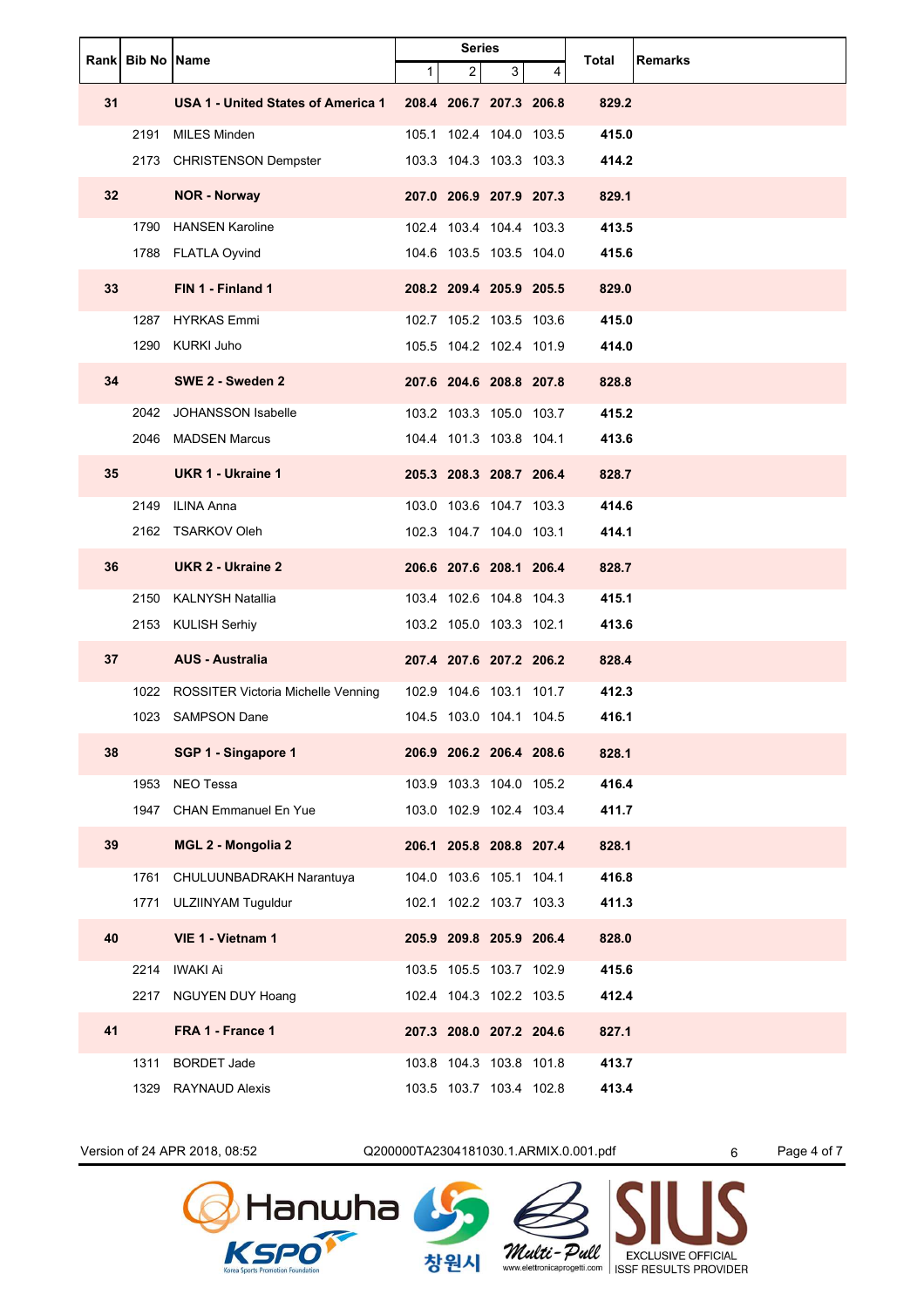|    | Rank Bib No Name |                          | <b>Series</b> |                         | Total | <b>Remarks</b> |       |  |
|----|------------------|--------------------------|---------------|-------------------------|-------|----------------|-------|--|
|    |                  |                          | $\mathbf 1$   | $\overline{2}$          | 3     | 4              |       |  |
| 42 |                  | ITA 2 - Italy 2          |               | 206.8 207.2 206.7 206.3 |       |                | 827.0 |  |
|    | 1549             | <b>NARDELLI Elania</b>   |               | 104.1 104.6 104.2 102.8 |       |                | 415.7 |  |
|    |                  | 1555 WEITHALER Simon     |               | 102.7 102.6 102.5 103.5 |       |                | 411.3 |  |
| 43 |                  | <b>BUL - Bulgaria</b>    |               | 205.6 206.0 208.6 206.8 |       |                | 827.0 |  |
|    |                  | 1127 ZVISKOVA Tanya      |               | 103.3 103.8 101.7 101.5 |       |                | 410.3 |  |
|    |                  | 1126 RIZOV Anton         |               | 102.7 104.8 105.1 104.1 |       |                | 416.7 |  |
| 44 |                  | <b>DEN 2 - Denmark 2</b> |               | 206.1 207.4 206.7 206.3 |       |                | 826.5 |  |
|    |                  | 1246 IBSEN Rikke Maeng   |               | 102.8 104.6 104.0 104.6 |       |                | 416.0 |  |
|    | 1247             | <b>JAKOBSEN Esben</b>    |               | 103.3 102.8 102.7 101.7 |       |                | 410.5 |  |
| 45 |                  | <b>TUR - Turkey</b>      |               | 206.2 204.7 210.2 205.3 |       |                | 826.4 |  |
|    | 2121             | <b>KOCA Seymanur</b>     |               | 102.7 101.5 104.7 100.5 |       |                | 409.4 |  |
|    |                  | 2112 AKGUN Omer          |               | 103.5 103.2 105.5 104.8 |       |                | 417.0 |  |
| 46 |                  | <b>NED - Netherlands</b> |               | 206.5 204.8 207.2 207.8 |       |                | 826.3 |  |
|    |                  | 1779 SMEETS Manon        |               | 102.2 101.8 102.0 103.8 |       |                | 409.8 |  |
|    |                  | 1777 HELLENBRAND Peter   |               | 104.3 103.0 105.2 104.0 |       |                | 416.5 |  |
| 47 |                  | SWE 1 - Sweden 1         |               | 205.4 205.6 208.3 206.5 |       |                | 825.8 |  |
|    | 2043             | JOHANSSON Lotten         |               | 102.3 104.1 105.1 102.7 |       |                | 414.2 |  |
|    | 2051             | <b>OLSSON Karl</b>       |               | 103.1 101.5 103.2 103.8 |       |                | 411.6 |  |
| 48 |                  | SVK 1 - Slovakia 1       |               | 206.2 206.7 208.2 204.2 |       |                | 825.3 |  |
|    | 2023             | DEMJEN PESKOVA Daniela   |               | 103.4 103.1 104.1 102.1 |       |                | 412.7 |  |
|    |                  | 2025 HOLKO Ondrej        |               | 102.8 103.6 104.1 102.1 |       |                | 412.6 |  |
| 49 |                  | FRA 2 - France 2         |               | 207.3 208.5 206.0 203.5 |       |                | 825.3 |  |
|    | 1321             | <b>GOMEZ Judith</b>      |               | 103.3 103.7 103.6 101.7 |       |                | 412.3 |  |
|    |                  | 1330 SAUVEPLANE Valerian |               | 104.0 104.8 102.4 101.8 |       |                | 413.0 |  |
| 50 |                  | <b>HUN - Hungary</b>     |               | 205.8 206.0 206.0 207.3 |       |                | 825.1 |  |
|    |                  | 1413 GASPAR Lalita       |               | 102.2 101.2 101.0 102.2 |       |                | 406.6 |  |
|    |                  | 1415 PENI Istvan         |               | 103.6 104.8 105.0 105.1 |       |                | 418.5 |  |
| 51 |                  | JPN 1 - Japan 1          |               | 202.5 208.4 206.7 206.4 |       |                | 824.0 |  |
|    |                  | 1573 KONOMOTO Maki       |               | 100.3 104.1 102.6 101.6 |       |                | 408.6 |  |
|    |                  | 1579 OKADA Naoya         |               | 102.2 104.3 104.1 104.8 |       |                | 415.4 |  |
| 52 |                  | SVK 2 - Slovakia 2       |               | 208.1 204.8 205.3 205.3 |       |                | 823.5 |  |
|    |                  | 2026 HYBLEROVA Jana      |               | 104.1 100.7 102.3 102.5 |       |                | 409.6 |  |
|    |                  | 2027 JANY Patrik         |               | 104.0 104.1 103.0 102.8 |       |                | 413.9 |  |

Version of 24 APR 2018, 08:52 Q200000TA2304181030.1.ARMIX.0.001.pdf 6 Page 5 of 7





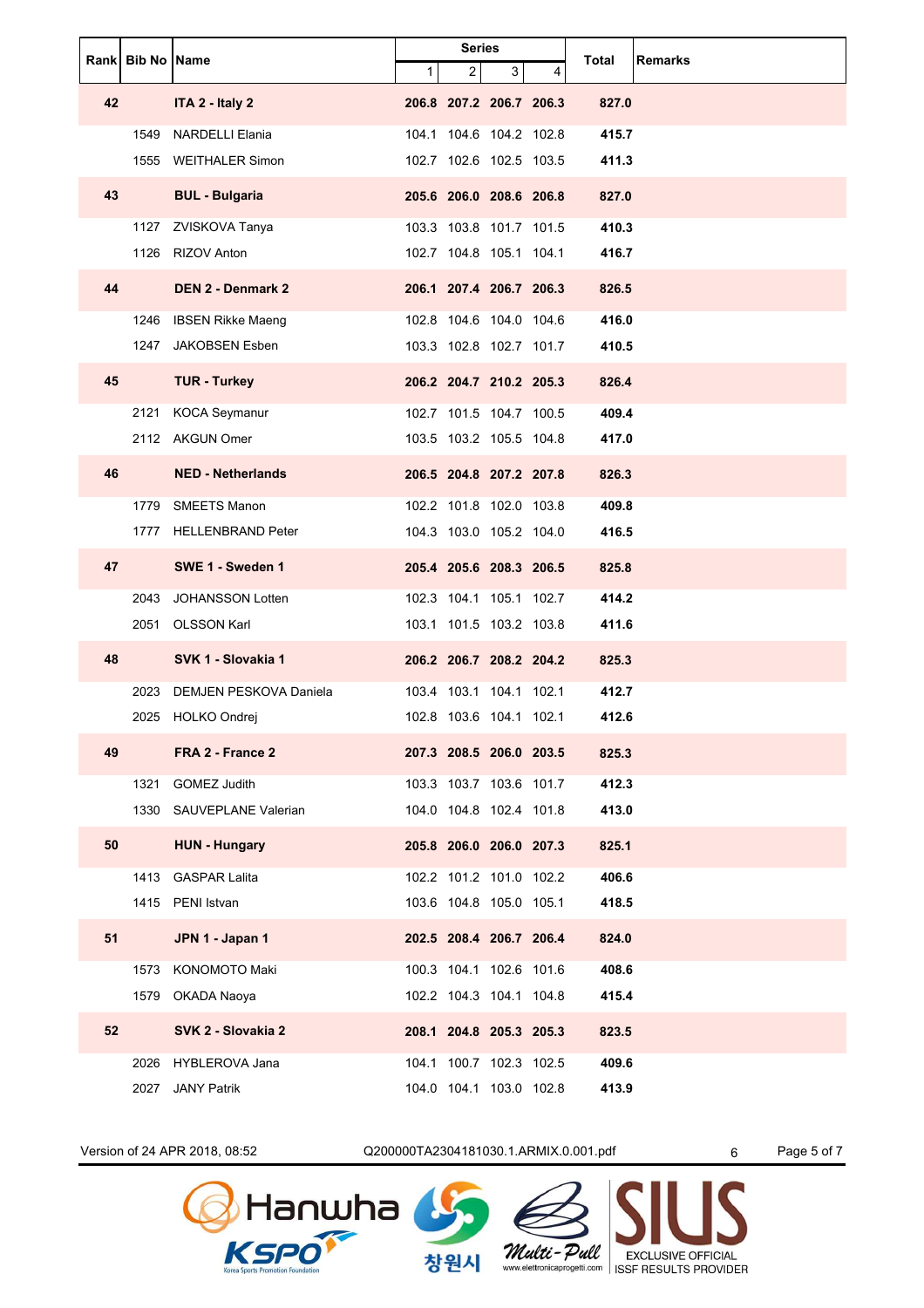| <b>Rankl Bib No IName</b><br>$\overline{2}$<br>3<br>1<br>4<br>53<br><b>BLR</b> - Belarus<br>203.7 205.8 206.9 206.6<br>823.0<br>403.7<br>1087 MARTYNOVA Maria<br>100.6 102.9 101.1<br>99.1<br>104.6 105.2 104.0 105.5<br>1086 CHARHEIKA Illia<br>419.3<br><b>THA - Thailand</b><br>54<br>204.0 206.2 206.9 205.9<br>823.0<br>102.5 102.9 103.6 102.5<br>411.5<br>2067 KASEMKIATTHAI Nawinda<br>2073 PANYATONG Pongsaton<br>101.5 103.3 103.3 103.4<br>411.5<br>55<br>FIN 2 - Finland 2<br>205.0 204.6 207.2 205.6<br>822.4<br>102.9 101.3 103.4 102.6<br>410.2<br><b>VILJANEN Henna</b><br>1300<br>102.1 103.3 103.8 103.0<br>412.2<br>1285 FRIMAN Cristian<br>OMA 1 - Oman 1<br>56<br>204.6 205.6 206.0 204.0<br>820.2<br>102.2 103.8 102.8 100.6<br>409.4<br>1814 AL HASANI Siham<br>102.4 101.8 103.2 103.4<br>1809 AL BALUSHI Issam<br>410.8<br>57<br>INA 2 - Indonesia 2<br>203.6 203.2 205.5 207.5<br>819.8<br>408.5<br>1436 TOYYIBA Vidya Rafika Rahmatan<br>100.7 101.2 103.8 102.8<br>102.9 102.0 101.7 104.7<br>411.3<br>1429 GUSTAFIAN Fathur<br>58<br>VIE 2 - Vietnam 2<br>204.7 203.7 205.7 205.1<br>819.2<br>101.3 102.0 102.7 102.5<br>408.5<br>DUONG Thi My Phuong<br>2211<br>103.4 101.7 103.0 102.6<br>410.7<br>2220 THAI Xuan Thong<br>59<br><b>KAZ - Kazakhstan</b><br>204.1 201.2 205.7 204.1<br>815.1<br>MALINOVSKAYA Alexandra<br>406.5<br>1607<br>100.8 100.9 103.1 101.7<br>103.3 100.3 102.6 102.4<br>1617 YURKOV Yuriy<br>408.6<br><b>KUW - Kuwait</b><br>60<br>204.6 205.2 201.6 201.5<br>812.9<br>409.4<br>103.4 103.6 102.0 100.4<br>1714 ARZOUQI Maryam<br>101.2 101.6<br>99.6 101.1<br>403.5<br>1700 ALHARBI Abdullah<br>61<br>OMA 2 - Oman 2<br>201.1 202.5 197.3 202.5<br>803.4<br>98.6 100.8<br>400.0<br>1820 AL TARSHI Amina<br>99.2<br>101.4<br>1813 AL HAJRI Mohammed<br>99.7 103.3<br>98.7 101.7<br>403.4<br><b>MAS - Malaysia</b><br>1753 RAHIM RAJA Shahera<br><b>DSQ</b><br>102.5 101.1 104.9 102.9<br>411.4<br>1752 OTHMAN Mohamad Lutfi<br>KOR 1 - Republic of Korea 1<br>JUNG Eunhea<br>104.5 105.5 106.0 106.0<br>422.0<br>1642<br><b>DSQ</b><br>KIM Hyeonjun<br>1650 |  | <b>Series</b> |  |  |       |                |
|---------------------------------------------------------------------------------------------------------------------------------------------------------------------------------------------------------------------------------------------------------------------------------------------------------------------------------------------------------------------------------------------------------------------------------------------------------------------------------------------------------------------------------------------------------------------------------------------------------------------------------------------------------------------------------------------------------------------------------------------------------------------------------------------------------------------------------------------------------------------------------------------------------------------------------------------------------------------------------------------------------------------------------------------------------------------------------------------------------------------------------------------------------------------------------------------------------------------------------------------------------------------------------------------------------------------------------------------------------------------------------------------------------------------------------------------------------------------------------------------------------------------------------------------------------------------------------------------------------------------------------------------------------------------------------------------------------------------------------------------------------------------------------------------------------------------------------------------------------------------------------------------------------------------------------------------------------------------------------------------------------------------------------------------------------------------------------------------------------------------|--|---------------|--|--|-------|----------------|
|                                                                                                                                                                                                                                                                                                                                                                                                                                                                                                                                                                                                                                                                                                                                                                                                                                                                                                                                                                                                                                                                                                                                                                                                                                                                                                                                                                                                                                                                                                                                                                                                                                                                                                                                                                                                                                                                                                                                                                                                                                                                                                                     |  |               |  |  | Total | <b>Remarks</b> |
|                                                                                                                                                                                                                                                                                                                                                                                                                                                                                                                                                                                                                                                                                                                                                                                                                                                                                                                                                                                                                                                                                                                                                                                                                                                                                                                                                                                                                                                                                                                                                                                                                                                                                                                                                                                                                                                                                                                                                                                                                                                                                                                     |  |               |  |  |       |                |
|                                                                                                                                                                                                                                                                                                                                                                                                                                                                                                                                                                                                                                                                                                                                                                                                                                                                                                                                                                                                                                                                                                                                                                                                                                                                                                                                                                                                                                                                                                                                                                                                                                                                                                                                                                                                                                                                                                                                                                                                                                                                                                                     |  |               |  |  |       |                |
|                                                                                                                                                                                                                                                                                                                                                                                                                                                                                                                                                                                                                                                                                                                                                                                                                                                                                                                                                                                                                                                                                                                                                                                                                                                                                                                                                                                                                                                                                                                                                                                                                                                                                                                                                                                                                                                                                                                                                                                                                                                                                                                     |  |               |  |  |       |                |
|                                                                                                                                                                                                                                                                                                                                                                                                                                                                                                                                                                                                                                                                                                                                                                                                                                                                                                                                                                                                                                                                                                                                                                                                                                                                                                                                                                                                                                                                                                                                                                                                                                                                                                                                                                                                                                                                                                                                                                                                                                                                                                                     |  |               |  |  |       |                |
|                                                                                                                                                                                                                                                                                                                                                                                                                                                                                                                                                                                                                                                                                                                                                                                                                                                                                                                                                                                                                                                                                                                                                                                                                                                                                                                                                                                                                                                                                                                                                                                                                                                                                                                                                                                                                                                                                                                                                                                                                                                                                                                     |  |               |  |  |       |                |
|                                                                                                                                                                                                                                                                                                                                                                                                                                                                                                                                                                                                                                                                                                                                                                                                                                                                                                                                                                                                                                                                                                                                                                                                                                                                                                                                                                                                                                                                                                                                                                                                                                                                                                                                                                                                                                                                                                                                                                                                                                                                                                                     |  |               |  |  |       |                |
|                                                                                                                                                                                                                                                                                                                                                                                                                                                                                                                                                                                                                                                                                                                                                                                                                                                                                                                                                                                                                                                                                                                                                                                                                                                                                                                                                                                                                                                                                                                                                                                                                                                                                                                                                                                                                                                                                                                                                                                                                                                                                                                     |  |               |  |  |       |                |
|                                                                                                                                                                                                                                                                                                                                                                                                                                                                                                                                                                                                                                                                                                                                                                                                                                                                                                                                                                                                                                                                                                                                                                                                                                                                                                                                                                                                                                                                                                                                                                                                                                                                                                                                                                                                                                                                                                                                                                                                                                                                                                                     |  |               |  |  |       |                |
|                                                                                                                                                                                                                                                                                                                                                                                                                                                                                                                                                                                                                                                                                                                                                                                                                                                                                                                                                                                                                                                                                                                                                                                                                                                                                                                                                                                                                                                                                                                                                                                                                                                                                                                                                                                                                                                                                                                                                                                                                                                                                                                     |  |               |  |  |       |                |
|                                                                                                                                                                                                                                                                                                                                                                                                                                                                                                                                                                                                                                                                                                                                                                                                                                                                                                                                                                                                                                                                                                                                                                                                                                                                                                                                                                                                                                                                                                                                                                                                                                                                                                                                                                                                                                                                                                                                                                                                                                                                                                                     |  |               |  |  |       |                |
|                                                                                                                                                                                                                                                                                                                                                                                                                                                                                                                                                                                                                                                                                                                                                                                                                                                                                                                                                                                                                                                                                                                                                                                                                                                                                                                                                                                                                                                                                                                                                                                                                                                                                                                                                                                                                                                                                                                                                                                                                                                                                                                     |  |               |  |  |       |                |
|                                                                                                                                                                                                                                                                                                                                                                                                                                                                                                                                                                                                                                                                                                                                                                                                                                                                                                                                                                                                                                                                                                                                                                                                                                                                                                                                                                                                                                                                                                                                                                                                                                                                                                                                                                                                                                                                                                                                                                                                                                                                                                                     |  |               |  |  |       |                |
|                                                                                                                                                                                                                                                                                                                                                                                                                                                                                                                                                                                                                                                                                                                                                                                                                                                                                                                                                                                                                                                                                                                                                                                                                                                                                                                                                                                                                                                                                                                                                                                                                                                                                                                                                                                                                                                                                                                                                                                                                                                                                                                     |  |               |  |  |       |                |
|                                                                                                                                                                                                                                                                                                                                                                                                                                                                                                                                                                                                                                                                                                                                                                                                                                                                                                                                                                                                                                                                                                                                                                                                                                                                                                                                                                                                                                                                                                                                                                                                                                                                                                                                                                                                                                                                                                                                                                                                                                                                                                                     |  |               |  |  |       |                |
|                                                                                                                                                                                                                                                                                                                                                                                                                                                                                                                                                                                                                                                                                                                                                                                                                                                                                                                                                                                                                                                                                                                                                                                                                                                                                                                                                                                                                                                                                                                                                                                                                                                                                                                                                                                                                                                                                                                                                                                                                                                                                                                     |  |               |  |  |       |                |
|                                                                                                                                                                                                                                                                                                                                                                                                                                                                                                                                                                                                                                                                                                                                                                                                                                                                                                                                                                                                                                                                                                                                                                                                                                                                                                                                                                                                                                                                                                                                                                                                                                                                                                                                                                                                                                                                                                                                                                                                                                                                                                                     |  |               |  |  |       |                |
|                                                                                                                                                                                                                                                                                                                                                                                                                                                                                                                                                                                                                                                                                                                                                                                                                                                                                                                                                                                                                                                                                                                                                                                                                                                                                                                                                                                                                                                                                                                                                                                                                                                                                                                                                                                                                                                                                                                                                                                                                                                                                                                     |  |               |  |  |       |                |
|                                                                                                                                                                                                                                                                                                                                                                                                                                                                                                                                                                                                                                                                                                                                                                                                                                                                                                                                                                                                                                                                                                                                                                                                                                                                                                                                                                                                                                                                                                                                                                                                                                                                                                                                                                                                                                                                                                                                                                                                                                                                                                                     |  |               |  |  |       |                |
|                                                                                                                                                                                                                                                                                                                                                                                                                                                                                                                                                                                                                                                                                                                                                                                                                                                                                                                                                                                                                                                                                                                                                                                                                                                                                                                                                                                                                                                                                                                                                                                                                                                                                                                                                                                                                                                                                                                                                                                                                                                                                                                     |  |               |  |  |       |                |
|                                                                                                                                                                                                                                                                                                                                                                                                                                                                                                                                                                                                                                                                                                                                                                                                                                                                                                                                                                                                                                                                                                                                                                                                                                                                                                                                                                                                                                                                                                                                                                                                                                                                                                                                                                                                                                                                                                                                                                                                                                                                                                                     |  |               |  |  |       |                |
|                                                                                                                                                                                                                                                                                                                                                                                                                                                                                                                                                                                                                                                                                                                                                                                                                                                                                                                                                                                                                                                                                                                                                                                                                                                                                                                                                                                                                                                                                                                                                                                                                                                                                                                                                                                                                                                                                                                                                                                                                                                                                                                     |  |               |  |  |       |                |
|                                                                                                                                                                                                                                                                                                                                                                                                                                                                                                                                                                                                                                                                                                                                                                                                                                                                                                                                                                                                                                                                                                                                                                                                                                                                                                                                                                                                                                                                                                                                                                                                                                                                                                                                                                                                                                                                                                                                                                                                                                                                                                                     |  |               |  |  |       |                |
|                                                                                                                                                                                                                                                                                                                                                                                                                                                                                                                                                                                                                                                                                                                                                                                                                                                                                                                                                                                                                                                                                                                                                                                                                                                                                                                                                                                                                                                                                                                                                                                                                                                                                                                                                                                                                                                                                                                                                                                                                                                                                                                     |  |               |  |  |       |                |
|                                                                                                                                                                                                                                                                                                                                                                                                                                                                                                                                                                                                                                                                                                                                                                                                                                                                                                                                                                                                                                                                                                                                                                                                                                                                                                                                                                                                                                                                                                                                                                                                                                                                                                                                                                                                                                                                                                                                                                                                                                                                                                                     |  |               |  |  |       |                |
|                                                                                                                                                                                                                                                                                                                                                                                                                                                                                                                                                                                                                                                                                                                                                                                                                                                                                                                                                                                                                                                                                                                                                                                                                                                                                                                                                                                                                                                                                                                                                                                                                                                                                                                                                                                                                                                                                                                                                                                                                                                                                                                     |  |               |  |  |       |                |
|                                                                                                                                                                                                                                                                                                                                                                                                                                                                                                                                                                                                                                                                                                                                                                                                                                                                                                                                                                                                                                                                                                                                                                                                                                                                                                                                                                                                                                                                                                                                                                                                                                                                                                                                                                                                                                                                                                                                                                                                                                                                                                                     |  |               |  |  |       |                |
|                                                                                                                                                                                                                                                                                                                                                                                                                                                                                                                                                                                                                                                                                                                                                                                                                                                                                                                                                                                                                                                                                                                                                                                                                                                                                                                                                                                                                                                                                                                                                                                                                                                                                                                                                                                                                                                                                                                                                                                                                                                                                                                     |  |               |  |  |       |                |
|                                                                                                                                                                                                                                                                                                                                                                                                                                                                                                                                                                                                                                                                                                                                                                                                                                                                                                                                                                                                                                                                                                                                                                                                                                                                                                                                                                                                                                                                                                                                                                                                                                                                                                                                                                                                                                                                                                                                                                                                                                                                                                                     |  |               |  |  |       |                |
|                                                                                                                                                                                                                                                                                                                                                                                                                                                                                                                                                                                                                                                                                                                                                                                                                                                                                                                                                                                                                                                                                                                                                                                                                                                                                                                                                                                                                                                                                                                                                                                                                                                                                                                                                                                                                                                                                                                                                                                                                                                                                                                     |  |               |  |  |       |                |
|                                                                                                                                                                                                                                                                                                                                                                                                                                                                                                                                                                                                                                                                                                                                                                                                                                                                                                                                                                                                                                                                                                                                                                                                                                                                                                                                                                                                                                                                                                                                                                                                                                                                                                                                                                                                                                                                                                                                                                                                                                                                                                                     |  |               |  |  |       |                |
|                                                                                                                                                                                                                                                                                                                                                                                                                                                                                                                                                                                                                                                                                                                                                                                                                                                                                                                                                                                                                                                                                                                                                                                                                                                                                                                                                                                                                                                                                                                                                                                                                                                                                                                                                                                                                                                                                                                                                                                                                                                                                                                     |  |               |  |  |       |                |
|                                                                                                                                                                                                                                                                                                                                                                                                                                                                                                                                                                                                                                                                                                                                                                                                                                                                                                                                                                                                                                                                                                                                                                                                                                                                                                                                                                                                                                                                                                                                                                                                                                                                                                                                                                                                                                                                                                                                                                                                                                                                                                                     |  |               |  |  |       |                |
|                                                                                                                                                                                                                                                                                                                                                                                                                                                                                                                                                                                                                                                                                                                                                                                                                                                                                                                                                                                                                                                                                                                                                                                                                                                                                                                                                                                                                                                                                                                                                                                                                                                                                                                                                                                                                                                                                                                                                                                                                                                                                                                     |  |               |  |  |       |                |
|                                                                                                                                                                                                                                                                                                                                                                                                                                                                                                                                                                                                                                                                                                                                                                                                                                                                                                                                                                                                                                                                                                                                                                                                                                                                                                                                                                                                                                                                                                                                                                                                                                                                                                                                                                                                                                                                                                                                                                                                                                                                                                                     |  |               |  |  |       |                |

Version of 24 APR 2018, 08:52 Q200000TA2304181030.1.ARMIX.0.001.pdf BAEC 6 Page 6 of 7